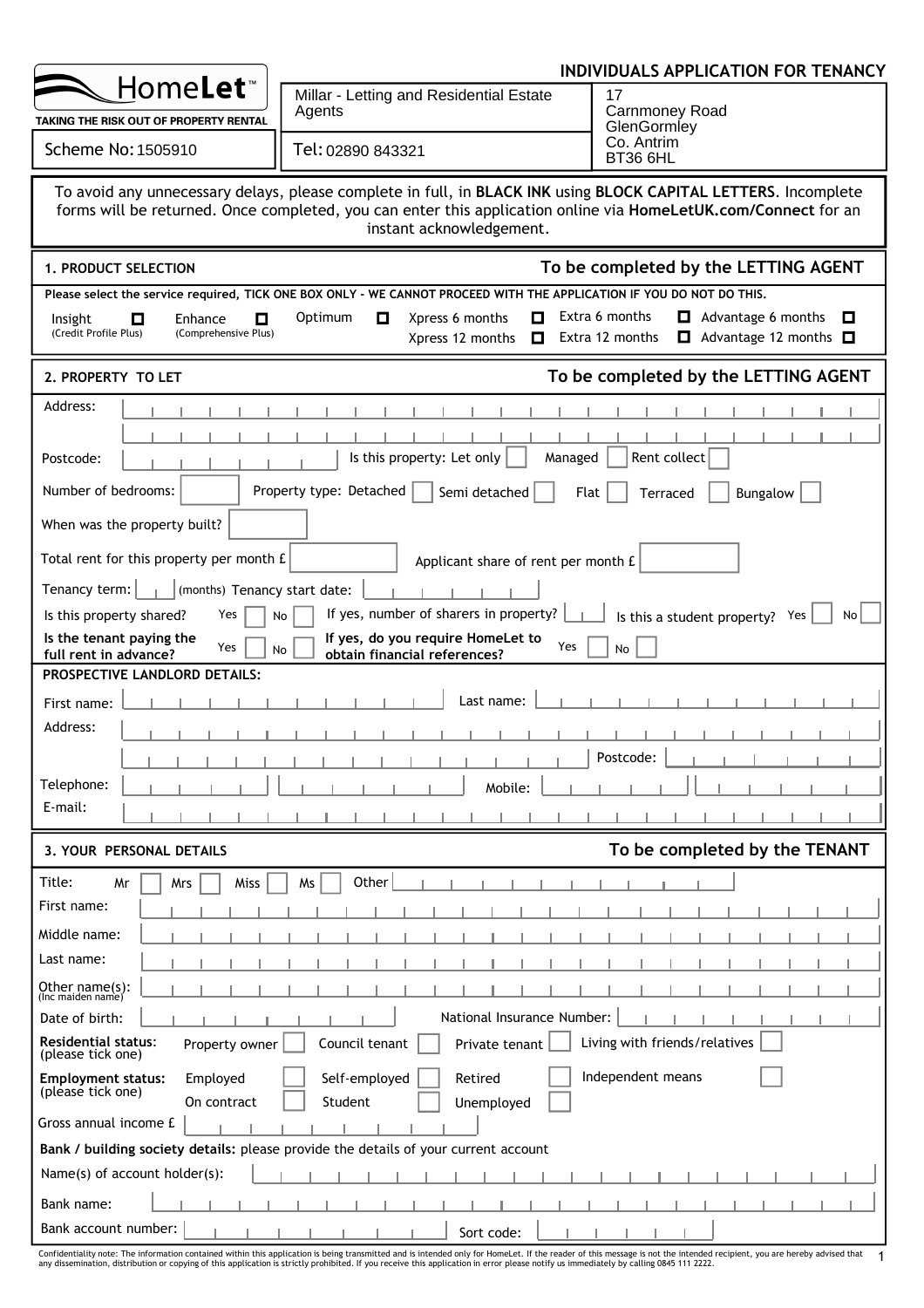|                                                                                                                                                                                                                                                                                                                                                                               |                       | INDIVIDUALS APPLICATION FOR TENANCY                             |
|-------------------------------------------------------------------------------------------------------------------------------------------------------------------------------------------------------------------------------------------------------------------------------------------------------------------------------------------------------------------------------|-----------------------|-----------------------------------------------------------------|
| Home <b>Let</b> <sup>*</sup><br>Millar - Letting and Residential Estate<br>Agents<br>TAKING THE RISK OUT OF PROPERTY RENTAI                                                                                                                                                                                                                                                   | Scheme No:<br>1505910 | Tel:<br>02890 843321                                            |
| 3. YOUR PERSONAL DETAILS continued                                                                                                                                                                                                                                                                                                                                            |                       | To be completed by the TENANT                                   |
| Telephone:<br>Mobile:<br>(Inc STD)<br>We may need to contact you when we process your application, please ensure that you provide at least 1 contact number.<br>E-mail:<br>Passport number*:<br>Nationality:                                                                                                                                                                  |                       | *Required if you have been out of the UK for the last 6 months. |
| Do you have any County Court Judgements, Court Decrees, Bankruptcy, Administration Orders,<br>Individual Voluntary Arrangements, or any other adverse credit history whether settled or not?<br>If YES, please detail on a separate sheet. Please note that failure to disclose information relating to adverse credit history may result in your application being declined. |                       | Yes<br>No                                                       |
| 4. YOUR CURRENT & PREVIOUS ADDRESS(ES)                                                                                                                                                                                                                                                                                                                                        |                       | To be completed by the TENANT                                   |
| Current<br>address:                                                                                                                                                                                                                                                                                                                                                           |                       |                                                                 |
| Postcode:<br>Period at address:<br>Years                                                                                                                                                                                                                                                                                                                                      | Months                |                                                                 |
| If you have lived at your current address for less than 3 years, please provide previous addresses below.<br>Address:<br>Period at address:<br>Postcode:<br>Years<br>Address:<br>Period at address:<br>∦Years<br>Postcode:                                                                                                                                                    | Months<br>Months      |                                                                 |
| 5. YOUR CURRENT LETTING AGENT/LANDLORD/MANAGING AGENT                                                                                                                                                                                                                                                                                                                         |                       | To be completed by the TENANT                                   |
| If you are a private tenant please provide the details of the letting agent/landlord/managing agent of your current address.<br>Name:<br>Address:<br>Telephone<br>Telephone<br>(evening):<br>$(day)$ :<br>Fax:<br>E-mail:<br>Providing an email address or fax number could result in a QUICKER RESPONSE from your referee.                                                   | Postcode:             |                                                                 |
| <b>6. YOUR FINANCIAL INFORMATION</b>                                                                                                                                                                                                                                                                                                                                          |                       | To be completed by the TENANT                                   |
| Please tell us about your earnings and provide the details of a financial referee below (please tick one). Failure to provide<br>your gross annual income will prevent us from contacting your referee and will delay your application.<br>Current employer<br>Pension administrator<br>Accountant                                                                            | SA302 / SA100         |                                                                 |
| Company name:<br>Address:<br><b>Contact Name:</b><br>Contact's Position:                                                                                                                                                                                                                                                                                                      | Postcode:             |                                                                 |

Confidentiality note: The information contained within this application is being transmitted and is intended only for HomeLet. If the reader of this message is not the intended recipient, you are hereby advised that 2<br>any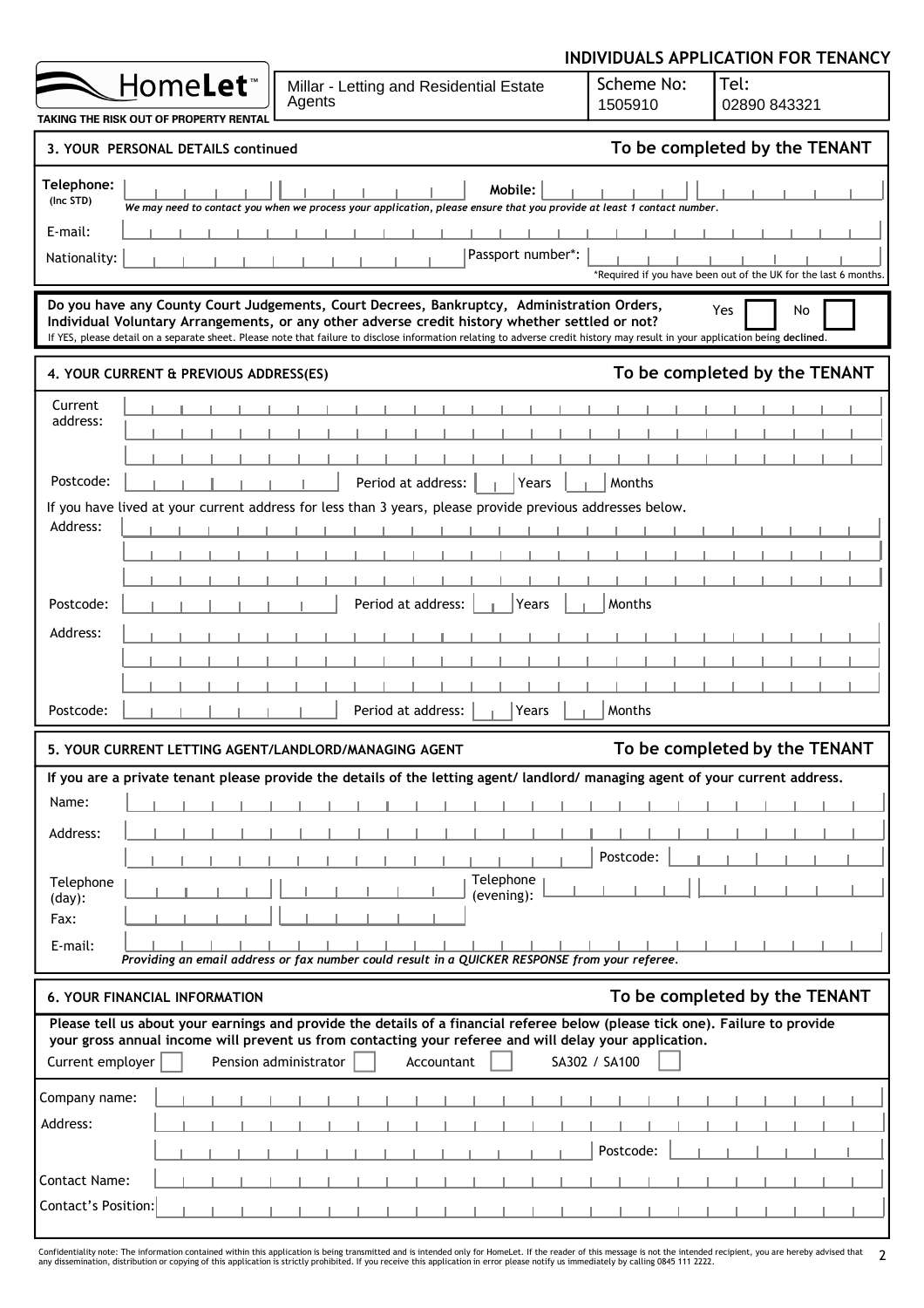|                                                                                                                                                                     |                                       | INDIVIDUALS APPLICATION FOR TENANCY          |
|---------------------------------------------------------------------------------------------------------------------------------------------------------------------|---------------------------------------|----------------------------------------------|
| Home <b>Let</b> ™<br>Millar - Letting and Residential Estate<br>Agents                                                                                              | Scheme No:<br>1505910                 | Tel:<br>02890 843321                         |
| <b>TAKING THE RISK OUT OF PROPERTY RENTAL</b>                                                                                                                       |                                       |                                              |
| 6. YOUR FINANCIAL INFORMATION continued                                                                                                                             |                                       | To be completed by the TENANT                |
| Telephone:<br>Fax:<br>(Inc STD)<br>E-mail:<br>Providing an email address or fax number could result in a QUICKER RESPONSE from your referee.                        |                                       |                                              |
| Your position:                                                                                                                                                      |                                       |                                              |
| Contract<br>Contract term<br>Months<br>Is this position:<br>Permanent                                                                                               | Hours per week                        |                                              |
| Payroll/Service/Pension number:                                                                                                                                     |                                       |                                              |
| Gross Salary/Pension/Drawings per annum: £                                                                                                                          | earnings in the last 2 years          | If self-employed please include your average |
| End date (if applicable):<br>Start date:                                                                                                                            |                                       |                                              |
| Will your employment change before the proposed tenancy starts? Yes<br>No                                                                                           | If YES, please provide details below. |                                              |
| ADDITIONAL FINANCIAL INFORMATION - If you are changing to new employment, have a second job or another source of income, please<br>provide details in this section. |                                       |                                              |
| Second employer<br>Pension administrator<br>Future employer<br>Accountant                                                                                           |                                       | Benefit / other                              |
| Company name:                                                                                                                                                       |                                       |                                              |
| Address:                                                                                                                                                            |                                       |                                              |
|                                                                                                                                                                     | Postcode:                             |                                              |
| Contact name:                                                                                                                                                       |                                       |                                              |
| Contact's position:                                                                                                                                                 |                                       |                                              |
| Telephone:<br>Fax:<br>(Inc STD)                                                                                                                                     |                                       |                                              |
| E-mail:<br>Providing an email address or fax number could result in a QUICKER RESPONSE from your referee.                                                           |                                       |                                              |
| Your position:                                                                                                                                                      |                                       |                                              |
| Is this position: Permanent<br>Contract<br>Contract term<br>Months                                                                                                  | Hours per week                        |                                              |
| Payroll/Service/Pension number:                                                                                                                                     |                                       |                                              |
| Gross Salary/Pension/Drawings per annum: £                                                                                                                          | earnings in the last 2 years          | If self-employed please include your average |
| Start date:<br>End date (if applicable):                                                                                                                            |                                       |                                              |
| 7. ADDITIONAL INFORMATION                                                                                                                                           |                                       | To be completed by the TENANT                |
| Your personal details: Information requested in this box is not required for referencing purposes, however may assist your managing agent.                          |                                       |                                              |
| Marital status:<br>Single<br>Divorced/separated<br>Married<br>Other                                                                                                 |                                       |                                              |
| No<br>Do you have any pets? Yes<br>No<br>Yes<br>Are you a smoker?                                                                                                   |                                       |                                              |
| Please detail:                                                                                                                                                      |                                       |                                              |
| Names and ages of any children who will be occupying the property (use a separate sheet if required):                                                               |                                       |                                              |
|                                                                                                                                                                     |                                       |                                              |
|                                                                                                                                                                     |                                       |                                              |
| Your next of kin (this should NOT be your spouse):                                                                                                                  |                                       |                                              |
| Name:                                                                                                                                                               |                                       |                                              |
| Address:                                                                                                                                                            |                                       |                                              |
|                                                                                                                                                                     | Postcode:                             |                                              |
| Telephone:<br>Relationship:<br>only for Homel et If the reader of this message is not the intended recipient                                                        |                                       |                                              |

| Confidentiality note: The information contained within this application is being transmitted and is intended only for HomeLet. If the reader of this message is not the intended recipient, you are hereby advised that |  |
|-------------------------------------------------------------------------------------------------------------------------------------------------------------------------------------------------------------------------|--|
| any dissemination, distribution or copying of this application is strictly prohibited. If you receive this application in error please notify us immediately by calling 0845 111 2222.                                  |  |